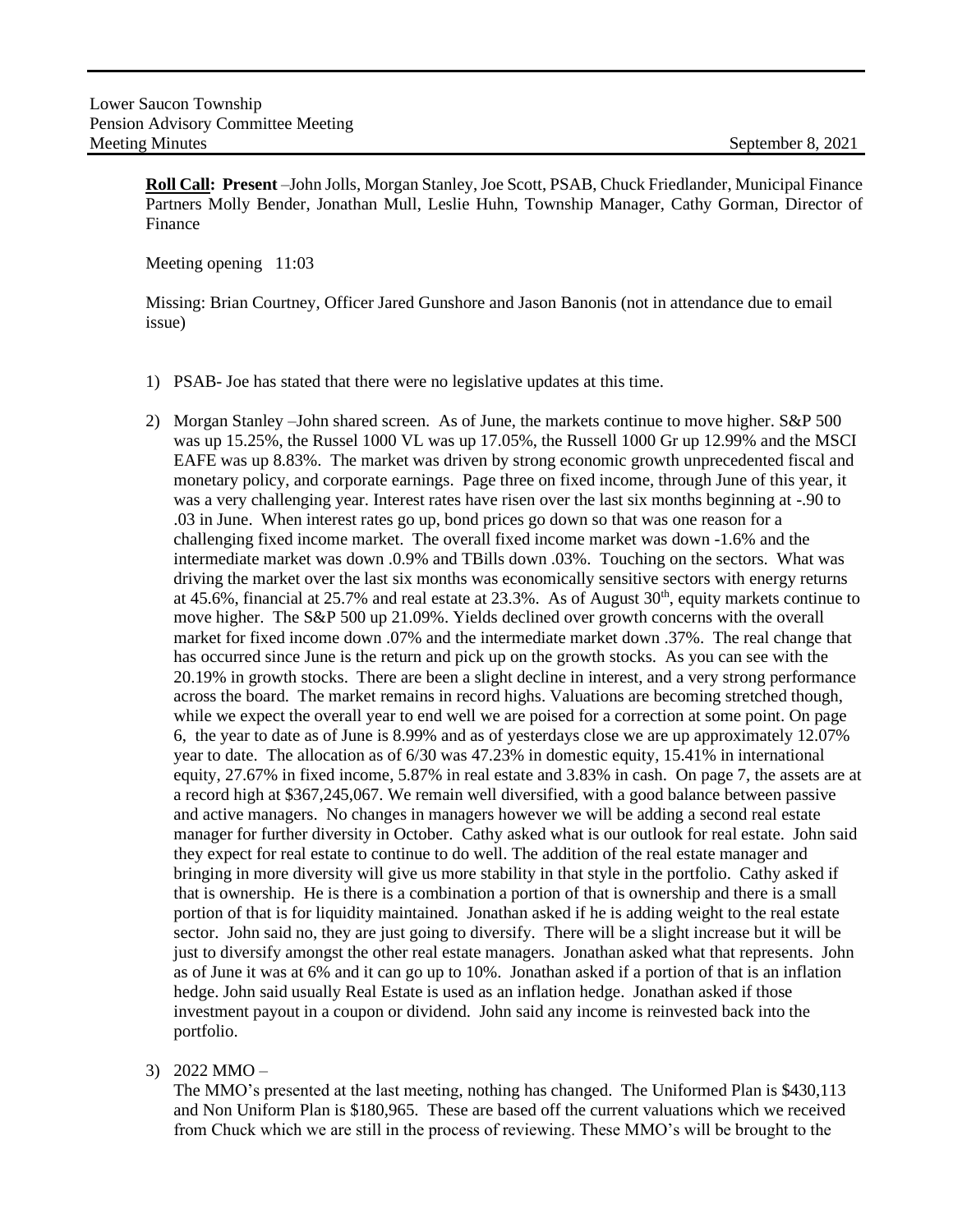September 15<sup>th</sup> meeting for Council. Chuck Friedlander said that the change this year is the updated the mortality table. When we last updated the mortality table on of the things we decided to do is to use a mortality improvement scale. If we assume future mortality improvement when we get the next table update it will not be that big of a change. What happened here with this table which I highly endorse because it actually based on municipal plans exposed when we updated the improvement scale it reduced cost. This is something that is a good change but it will bring a little bit of relief to you. Cathy said in comparison to the 2021 MMO, between both plans, it is an increase of \$8,678.00. We had mentioned historically that the last two years has been a great investment period and we were expecting a little bit better MMO but at the end of the day those investment returns are amortized or smoothed out over a couple of year period so that if we do have a really bad year it will not affect our MMO greatly. Chuck said we smooth to constrain volatility. This is one of the good periods when we had gains the investment saved gains for future years. So, I am going to talk about the Police Plan because it is the bigger plan but the same applies to the Non-Uniform Plan but on a smaller scale, based on the chart the market value of assets is a good deal higher than the actuarial value. That gap is a reserve which will feed more gains in the next valuation to enhance gains we already have or to lower future costs to offset the MMO. And you will see the same thing for the Non-Uniform Plan. The bottom-line number is not quite as much but 2 years ago we were smoothing up, 4 years ago we were smoothing up and now we care caught up and are smoothing down. We did have investment gains during the year but we when we smooth the gains instead of getting 16 and 10  $\frac{1}{2}$  we get 6 1/2 and 8  $\frac{1}{2}$  and since we are assuming 6 as a gain, but not a huge gain if we were using the market value. Cathy said that she thinks it is worth noting that the liability of the unfunded liability of both plans is a little over a million and we are in the  $90<sup>th</sup>$ percentile correct? Chuck said the police experience gains and the non-uniform we have some experience losses. The funding percentage for the non-uniform is 86% and the police we are over 90% on a smoothed basis. We are in very good shape; if you are over 90% you are level 0; we are very close. At level one there are no penalties or remedies for that level so it is rather meaningless. Cathy said that we will add this to the September  $15<sup>th</sup>$  meeting for approval an put in the 2022 Budget.

4) Financial Report

The Non uniform plan the Township put in \$104,506.30 and the Police plan; \$350,743.07. We will continue the process of paying monthly. I am holding off September's until I can get the State Aid amount so the funding is properly recorded on PSAB's ledgers.

5) COLA Increases

Mr. Guy Lesser has a Cola 5.5% increase totaling 10.63% of his 30% maximum. Mr. David Roxberry has a 5.5% at 12.62% and Mr. Jacoby has a 5.9% at 26.51% of his 30%. I will forward to Mr. Werley confirmation that these were received at this meeting and he will adjust payments accordingly. Cathy said for those who might not know, typically COLA's are set at the beginning of the year for most plans but our officers requested that the COLA percentages follow the Social Security CPI. Chuck said the COLA's are higher this year than expected however, we fund these COLAs based on an assumption that these COLAs will increase each year. Because they went up a little higher this year due to an inflationary year, it is going to cause a small loss in the next actuarial evaluation. They are going to get to the 30% max but the question is how soon they get there.

- 6) Settlement Filings None Received
- 7) Minutes approved Since we lost the recording it was very limited but reports will be attached for reference.